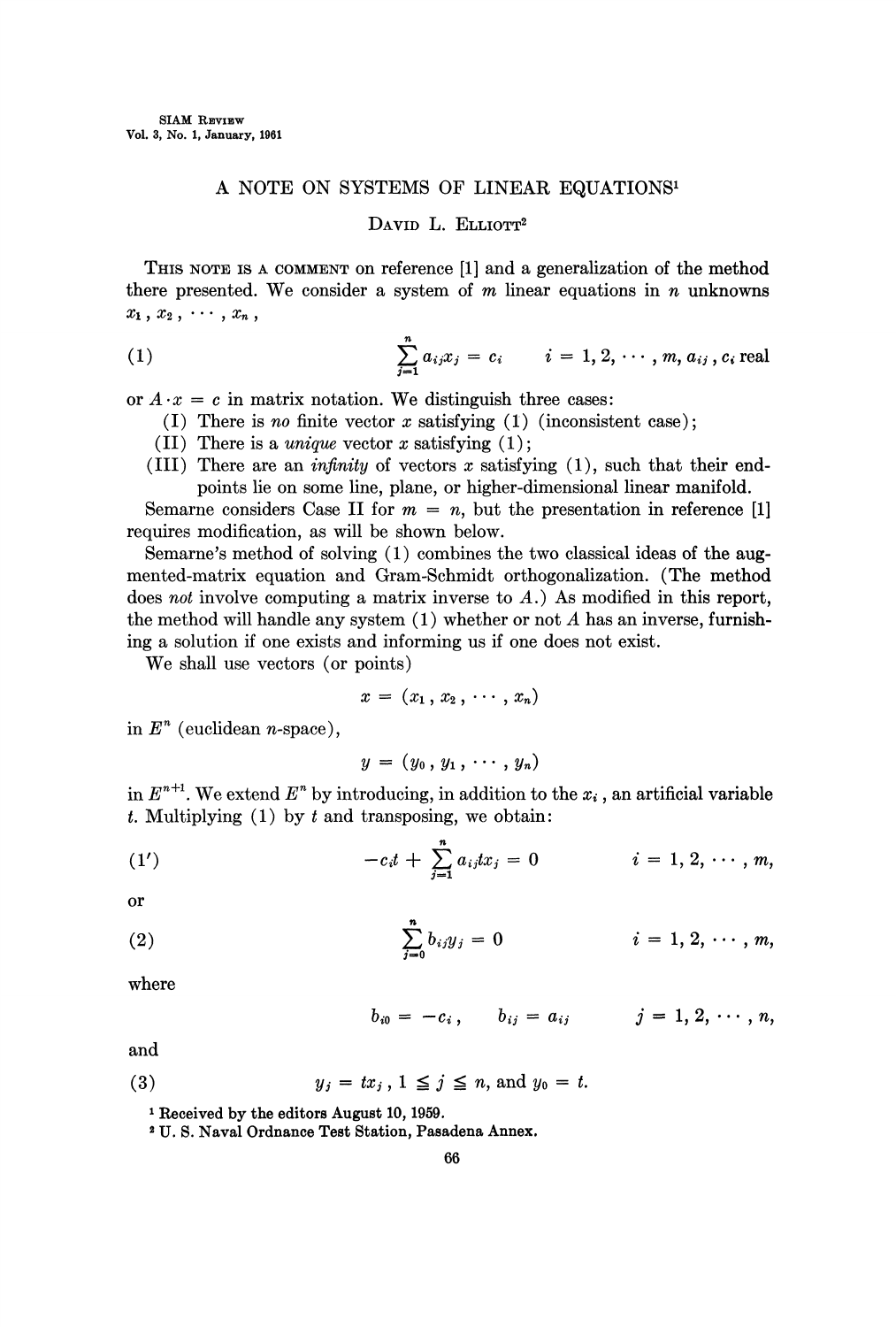(This notation differs from that of reference [1].) If x is a solution of  $(1)$ , then for arbitrary  $t(3)$  gives a solution of  $(2)$  lying on a line through the origin of  $E^{n+1}$ ;  $(1, x_1, \dots, x_n)$  is the intersection of this line with the hyperplane  $y_0 = 1$ . Conversely, if we find any point  $y^*$  satisfying  $(2)$ , then every point on the line  $y = sy^*, -\infty < s < \infty$ , also satisfies (2). If  $y_0^* \neq 0$ , let  $s^* = 1/y_0^*$ ; for the point  $y = s^*y^*$ ,  $y_0 = 1$ . Then in (3) we have  $t = y_0 = 1$ ,

$$
(4) \t s^*y_j^* = y_j = x_j, \t 1 \leq j \leq n,
$$

and  $x$  satisfies  $(1)$ .

If  $y_0^* = 0$ , the line  $y = sy^*$  lies in the hyperplane  $y_0 = 0$  and can have no finite intersection with  $y_0 = 1$ , so no corresponding solution of (1) can be found. If  $y_0 = 0$  for every y satisfying (2), we classify (1) as Case I, inconsistent. We shall give explicit forms for solutions of (2) and (1) below.

Equation (2),

$$
B\cdot y=0,
$$

where B is the m by  $n + 1$  matrix  $(b_{ij})$ , can be interpreted geometrically in two ways. The first is that the vector  $y$  lies in the intersection of  $m$  hyperplanes (each passing through the origin). That is, the "solution" of (2) is a vector subspace, U, of  $E^{n+1}$ : the origin itself, or some line, plane, etc., through the origin. Defining the vector  $(b_{i_1}, b_{i_2}, \cdots, b_{i_n}) = b^i$  for any  $i = 1, 2, \cdots, m$ , each hyperplane has equation

$$
(2') \qquad \qquad b^i \cdot y = 0 \qquad \qquad i = 1, 2, \cdots, m.
$$

Then the vector  $b^i$  is perpendicular to the *i*th hyperplane. Our second interpretation of (2) is "any solution-vector y is perpendicular to the m vectors  $b^1, \cdots, b^m$ " and a "solution" is the subspace  $\overline{U}$  which can be described as the orthogonal complement in  $E^{n+1}$  of the subspace V spanned by  $b^1, \dots, b^m$ . (That is, any point in V can be written as a linear combination of the  $b^i$ .) Then we need to find a set of vectors which span  $U$ , in order to define the solution of  $(2)$  completely.

From the viewpoint of the second interpretation, above, a good solution method is evident, namely, the Gram-Schmidt orthogonalization procedure. We note these facts:

a. One complete basis of orthogonal vectors for  $E^{n+1}$  is the set

$$
\{u\} = \begin{cases} u^0 = (1, 0, \cdots, 0, 0), \\ u^1 = (0, 1, \cdots, 0, 0), \\ \vdots \\ u^n = (0, 0, \cdots, 0, 1). \end{cases}
$$

b. We can form an orthogonal basis for  $V$ , consisting of  $M$  mutually orthogonal vectors  $(M \leq m) f^1, f^2, \cdots, f^M$ , from the (not necessarily independent) vectors  $b^1, \cdots, b^m$  by using the Gram-Schmidt process.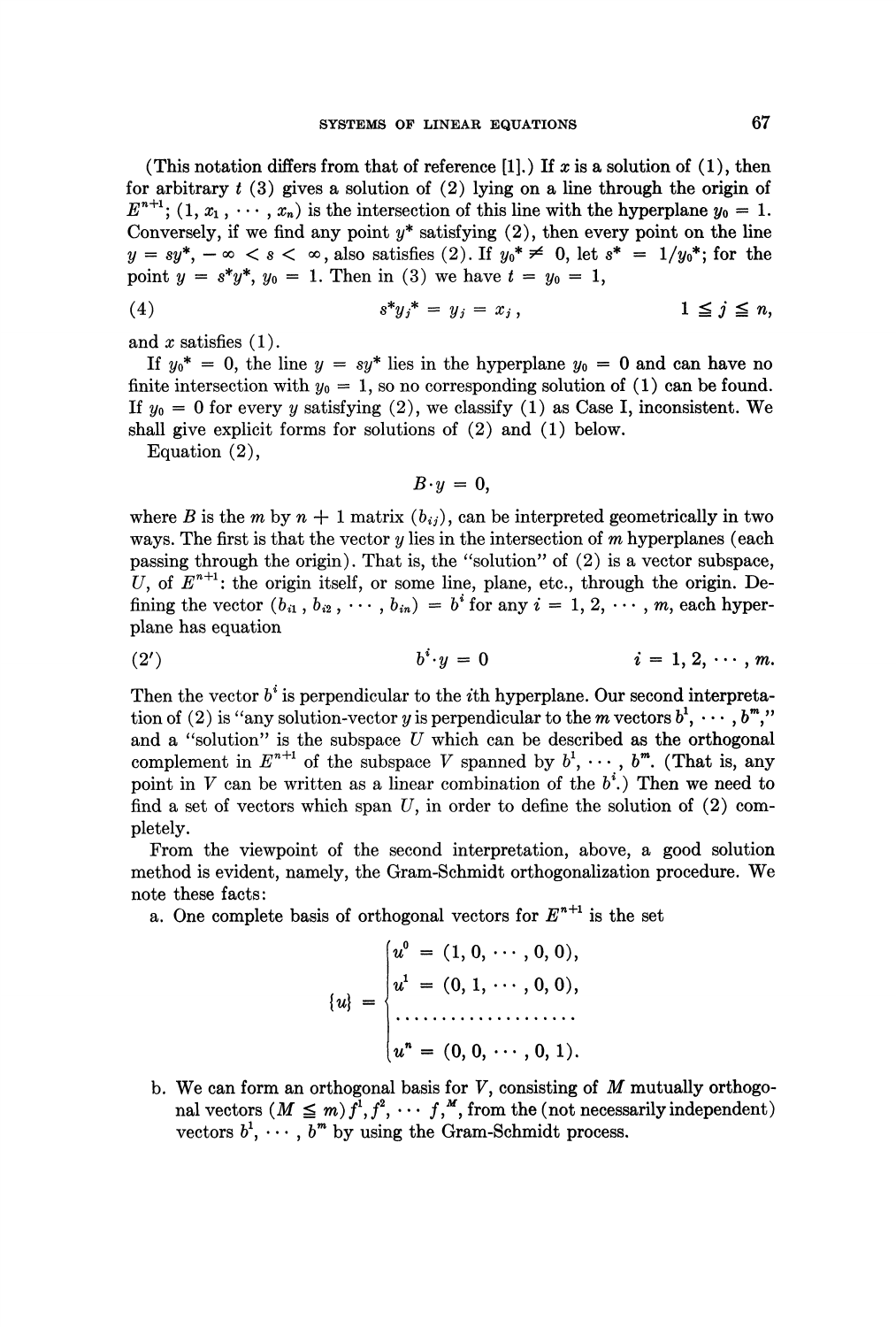c. If we continue the Gram-Schmidt process by adjoining vectors--say, from  ${u}$ —which do not belong to V, we eventually will obtain a new complete orthogonal basis for  $E^{n+1}$ ,

$$
f^1, f^2, \cdots, f^M, f^{M+1}, \cdots, f^{n+1},
$$

and the vectors (if any)  $f^{M+1}$ ,  $\cdots$ ,  $f^{n+1}$  will be a complete orthogonal basis for U, hence a "solution". If  $M = n + 1$ , U contains only the origin.

As Semarne points out, the beauty of this approach is that the Gram-Schmidt computation is quite simple; the basis vectors are:

$$
f1 = b1,
$$
  

$$
f2 = b2 - \left(\frac{f1 \cdot b2}{f1 \cdot f1}\right) f1,
$$
  
............

(5)

$$
f^m = b^m - \left(\frac{f^1 \cdot b^m}{f^1 \cdot f^1}\right) f^1 - \left(\frac{f^2 \cdot b^m}{f^2 \cdot f^2}\right) f^2 - \cdots - \left(\frac{f^{m-1} \cdot b^m}{f^{m-1} \cdot f^{m-1}}\right) f^{m-1}.
$$

Now  $M$  ( $\leq m$ ) of these vectors are non-zero; we may omit the others and renumber the non-zero ones as  $f^1, \cdots, f^M$ ; they span V. Now we continue computing until we obtain a total of  $n + 1$  non-zero vectors:

$$
f^{M+1} = u^0 - \left(\frac{f^1 \cdot u^0}{f^1 \cdot f^1}\right) f^1 - \dots - \left(\frac{f^M \cdot u^0}{f^M \cdot f^M}\right) f^M
$$
  

$$
= u^0 - \left(\frac{f_0^1}{f^1 \cdot f^1}\right) f^1 - \dots - \left(\frac{f_0^M}{f^M \cdot f^M}\right) f^M,
$$
  

$$
(5')
$$
  

$$
f^{M+2} = u^1 - \left(\frac{f_1^1}{f^1 \cdot f^1}\right) f^1 - \dots - \left(\frac{f_1^{M+1}}{f^{M+1} \cdot f^{M+1}}\right) f^{M+1}
$$

$$
f^{n+1} = u^n - \left(\frac{f_n^1}{f^1 \cdot f^1}\right) f^1 - \cdots - \left(\frac{f_n^n}{f^n \cdot f^n}\right) f^n,
$$

where again we have dropped all  $f$ 's which are zero. The "solution" of  $(2)$  is then the space  $U$  consisting of all  $y$  such that:

(6) 
$$
y = \alpha_{M+1} f^{M+1} + \cdots + \alpha_{n+1} f^{n+1}, \text{ for any real } \alpha_i.
$$

We can obtain the solution of  $(1)$  as the intersection (if any) of U with the hyperplane  $y_0 = 1$ ; that is, points of U having  $y_0 = 1$  satisfy (1). We can now, from the vectors of (5), decide which case (of the first paragraph) we have:

- (I) If  $f_0^K = 0$  for all the  $f^K$  in (5'), U lies in the hyperplane  $y_0 = 0$ , and no finite solution of  $(1)$  exists.
- (II) If it happens that  $M = n$  and that  $f_0^{n+1} \neq 0$ , (6) becomes y we take  $s_0 = 1/f_0^{n+1}$  and write:

$$
s_0y=(1,x_1,\cdots,x_n);
$$

 $x$  solves (1) uniquely. (See note below.)